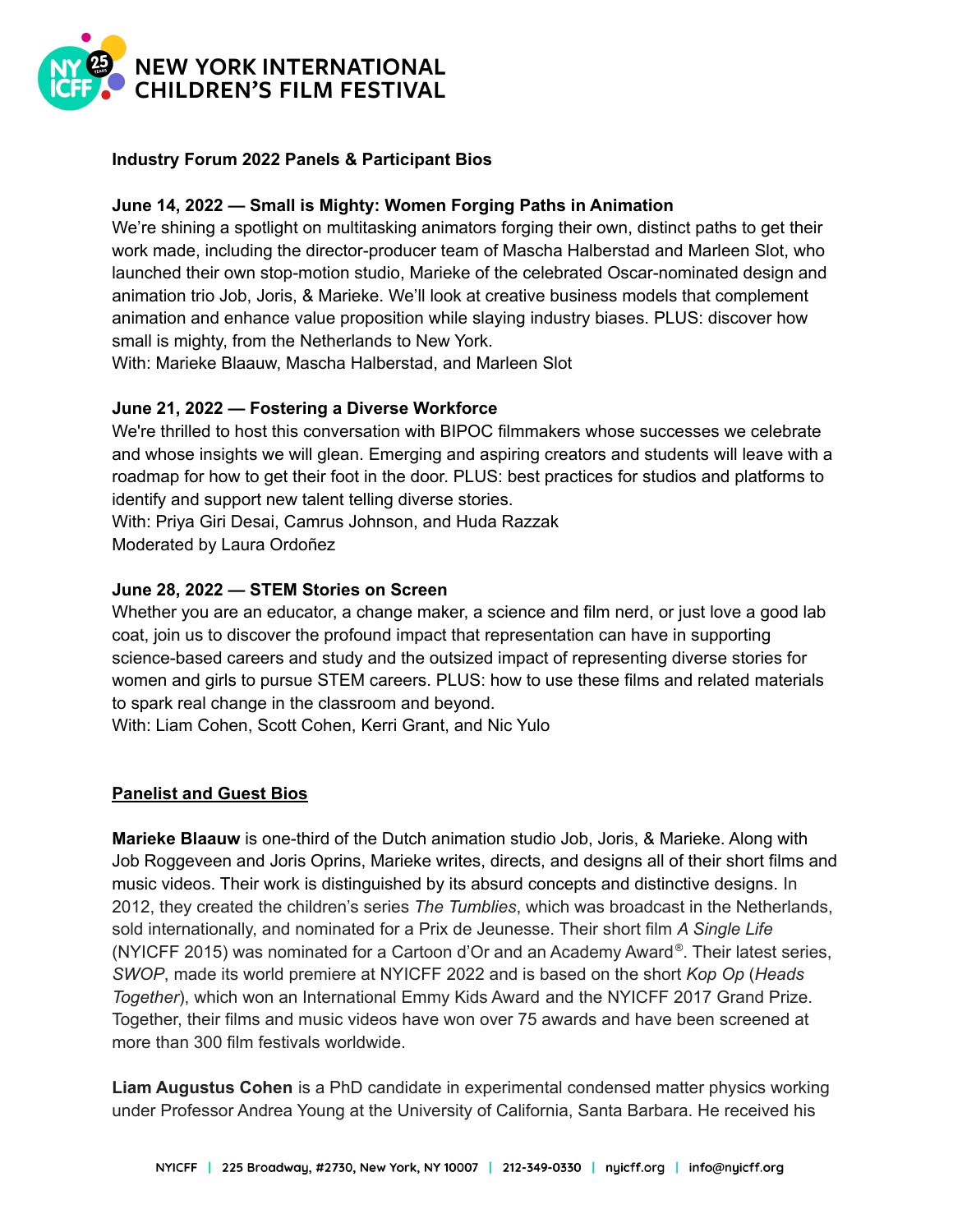

bachelors in physics and electrical engineering/computer science from the Massachusetts Institute of Technology, and his masters in physics from the University of California, Santa Barbara. Liam grew up in NYC and attended NYICFF regularly, where he developed a love of Miyazaki and science. He hopes his work with NYICFF will bridge the gap between the magic of cinema and the art of science, inspiring children to pursue careers in STEM fields to manifest the very world they lose themselves in when in front of the silver screen.

**Scott Cohen** is recognizable from his many character portrayals in television, theater, and film, receiving rave reviews for his varied, wide range of performances. He has a loyal following for the TV roles of Max Medina on *Gilmore Girls*, Wolf in *The 10th Kingdom*, and Harry Denby in a three-season arc on *NYPD Blue*. Scott starred opposite Hope Davis in NBC's *Allegiance*, Paul Giamatti on Showtime's *Billions*, and Natalie Portman in the film *The Other Woman*. On stage, he has performed with Dylan McDermott and Maura Tierney in Nicky Silver's *Three Changes* and Amy Brenneman in *A Nervous Smile*. He is currently working with The Directors Company on Anastasia Traina's play, *Seagulls on Sullivan Street*. As a producer, Scott is working on procuring rights and guiding multiple projects for the web, television, and film. In addition to a prolific career as a performer, Scott is an adjunct professor at Hunter College in NYC and serves on the Columbia County Film Festival Advisory Board. Before joining NYICFF's Board of Directors, Scott attended the Festival for years with his wife and their son, Liam.

**Priya Giri Desai** started her work in children's media in 2003 at GBH Boston, working on the Emmy-nominated series *Postcards From Buster*, a spin-off of *Arthur* that explored kids of all backgrounds around the world. As Development Producer in Children's Media at GBH, she helped to conceive and pitch media projects that spanned television, SVOD, audio, and more. She developed WGBH's kids podcast strategy and produced their first podcast, *Molly of Denali*, for which she also created and executed a Scriptwriting Fellowship that brought Alaska Native writers to the team that eventually won the 2020 Peabody Award. She is the Executive Producer for BWA Studios and consults, develops, and produces independent media projects for kids and families across platforms. She is a co-founder of The India Center Foundation, a member of the The Winsor School Corporation, and serves on NYICFF's Board of Directors.

**Kerri Grant** moved from her home in Jamaica at age 11 to live in New York with her family, where being an immigrant and feeling like an outsider led to poems and journals and a love of writing. A serendipitous internship at Nickelodeon led to a role as a script coordinator on *The Backyardigans* which, in turn led to a Nickelodeon writing fellowship in Los Angeles. She has since worked as a staff writer on shows such as *Doc McStuffins* (for which she won a Peabody Award, Sentinel Award, NAMIC Award, NAACP Image Award, and Humanitas Prize), Disney's *Elena of Avalor*, and *Mira, Royal Detective*. She served as a story editor on *Nella the Princess Knight* and is the Executive Producer of Netflix's *Ada Twist, Scientist*. She is an eight-time Emmy nominee.

**Mascha Halberstad** is a director and co-founder of Holy Motion Studio, a Netherlands-based studio that produces stop-motion films. She got her start animating for several feature films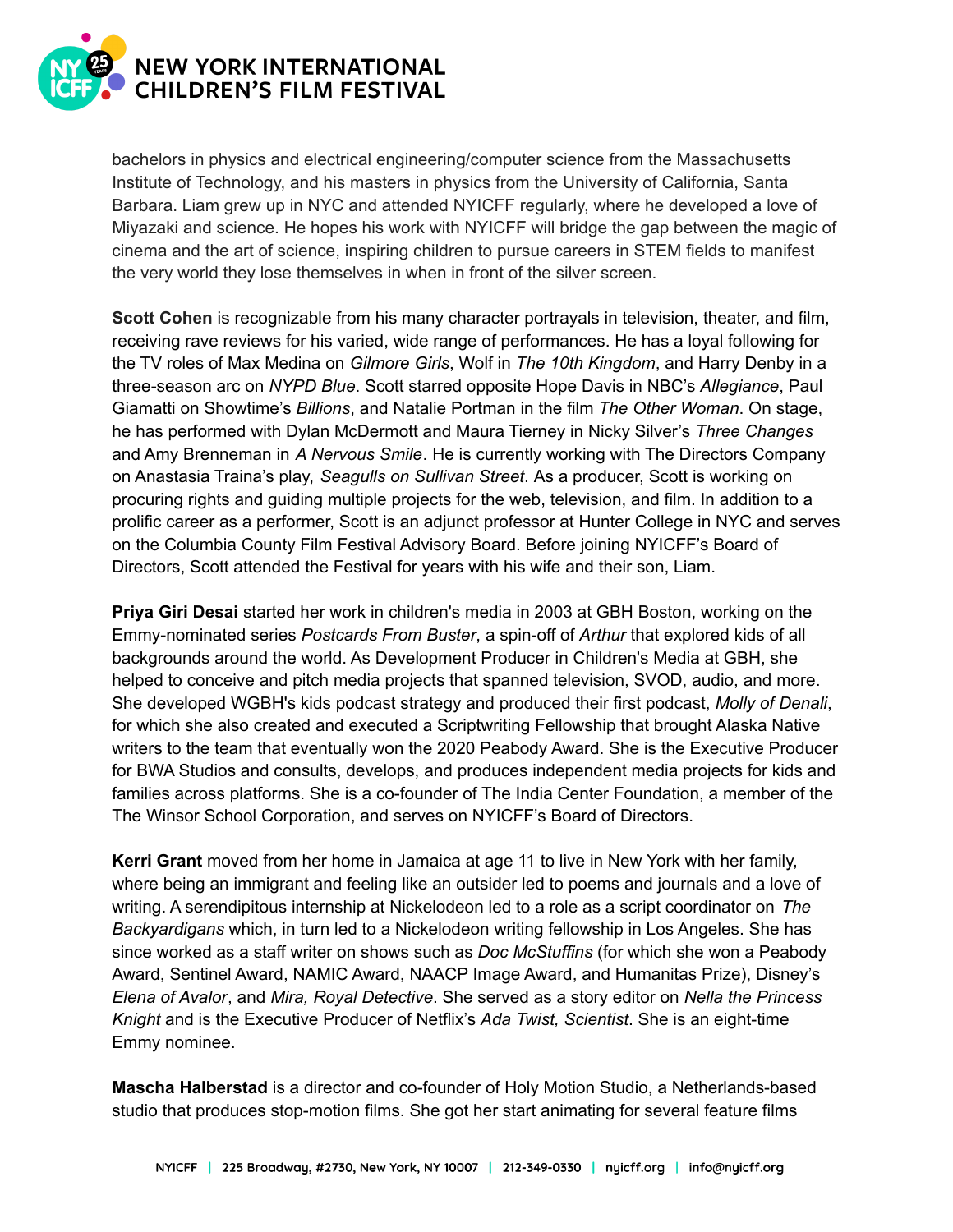

before directing her own shorts, television series, and music videos. An episode of her series, *Fox & Hare* made its US premiere at NYICFF 2019. Mascha's first feature film, *OINK*, opened both the Berlinale Generation K+ and NYICFF 2022, where it made its North American premiere. She is currently working on *King Sausage*, a 20-minute musical prequel to *OINK*.

**Camrus Johnson** is an actor, writer, producer, filmmaker, and musician, known for playing the lead role of Luke Fox in *DC's Batwoman* on The CW. He has also acted in *The Sun is Also a Star*, *The Cat and the Moon*, and in the podcast series *Day by Day*. His short film *Grab my Hand: A Letter To My Dad* won the NYICFF 2020 Jury Award for Best Animated Short, and his short *She Dreams at Sunrise* took home the Festival's Grand Prize in 2022. He is currently developing an original comic book series.

**Laura Ordoñez** is Head of Podcast Ratings and Reviews for Common Sense Media, where she spearheaded the launch of the first of its kind comprehensive podcast ratings and reviews channel. Before joining Common Sense Media, Laura worked as a podcast producer, host and project manager for a Bay Area startup, creating a platform to help parents gain knowledge and confidence in raising their children. Her work is centralized on highlighting diversity, equity, and inclusion with the goal of serving underrepresented and underserved audiences.

**Huda Razzak** was born in Chicago, Illinois to parents who immigrated from Iraq. In 2021, she graduated from Savannah College of Art and Design (SCAD) with a Master of Fine Arts degree in Animation. Huda focuses primarily on writing, storyboarding, and production. She is also a two-time ScreenCraft finalist, former ISF Film Grant recipient, and selected participant in a directing mentorship with Women in Animation. She currently works as a Story & Editorial Production Assistant at Netflix Animation. Her short film *The Ocean Duck* received the NYICFF 2022 Jury Award for Best Animated Short.

**Marleen Slot**'s Viking Film is a Netherlands-based production house that specializes in arthouse and animated films. Marleen has produced films that have screened at film festivals around the world including TIFF, San Sebastian, Sundance, and Berlinale. In 2020, along with director Mascha Halberstad, she opened Holy Motion Studio to focus on stop-motion animated features. In addition to NYICFF 2022 Opening Night film *OINK*, Marleen produced *SWOP*, a TV series from famed animation and design studio Job, Joris, & Marieke, which had its world premiere at NYICFF 2022. Prior to Viking Film, Marleen worked at Lemming Film. In 2013, she was named Producer on the Move at Cannes Film Festival. She has also served as a chairman of the Netherlands Producers Association.

**Nic Yulo** is a children's book author and writer-director whose work spans from picture books to AAA video games. She is a 2022 BAFTA Newcomer, a Chinonye Chukwu Emerging Writer Awardee, and a juror for the 2022 BAFTA Games Awards. Her work has received an Alfred P. Sloan Screenwriting Award, an Adobe Design Achievement Award, and has been recognized by the Sloan Film Summit presented by Film Independent, NYWIFT, SeriesFest, and Shondaland. Her debut picture book, *Patch of Sky*, which brings easy STEM concepts to life for very young